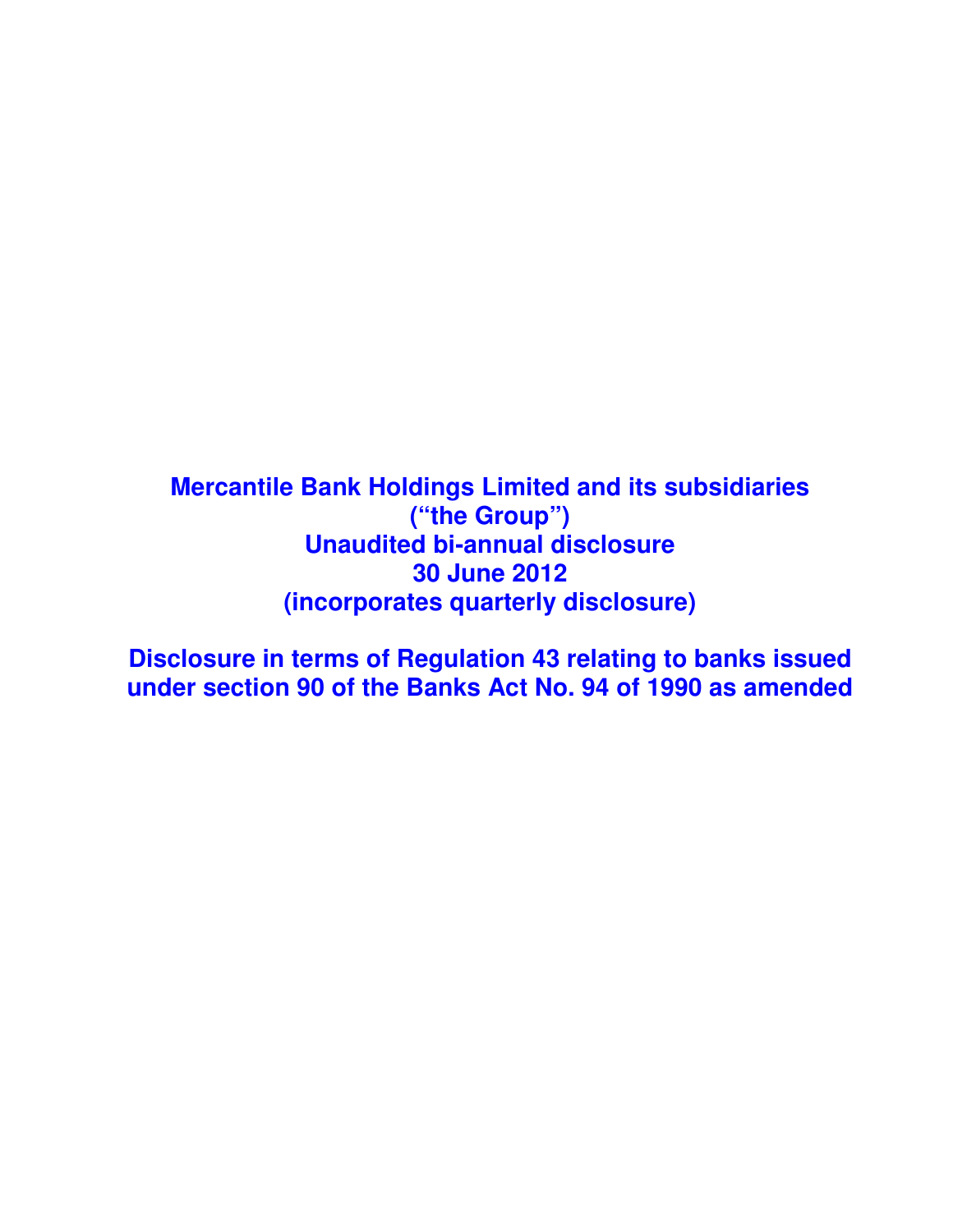### **1. Basis of compilation**

The following information is compiled in terms of Regulation 43 relating to banks issued under section 90 of the Banks Act No.94 of 1990 (as amended) the ("Regulations"), which incorporates the Basel 2.5 Pillar Three requirements on market discipline.

All disclosures presented below are consistent with those disclosed in terms of International Financial Reporting Standards ("IFRS") unless otherwise stated. In the main, differences between IFRS and information disclosed in terms of the Regulations relate to the definition of capital and the calculation and measurement thereof.

These disclosures have been prepared in compliance with the Group's disclosure policy.

### **2. Scope of reporting**

This report covers the consolidated results of Mercantile Bank Holdings Limited and its subsidiaries ("the Group") for the six months ending 30 June 2012.

Mercantile Bank Holdings Limited is a registered bank controlling and investment holding company. Its holding company is Caixa Geral de Depósitos S.A. ("CGD"), a company registered in Portugal.

The consolidated approach adopted for accounting purposes is consistent with the approach adopted for regulatory purposes. The descriptions and details of the consolidated entities within the Group are as follows:

|                                        | <b>Effective</b> | <b>Nature of</b>                | <b>Fully</b> |
|----------------------------------------|------------------|---------------------------------|--------------|
|                                        | holding          | <b>business</b>                 | consolidated |
|                                        | $\frac{9}{6}$    |                                 |              |
| <b>Company name</b>                    |                  |                                 |              |
| <b>Mercantile Bank Ltd</b>             | 100              | <b>Banking</b>                  | <b>Yes</b>   |
| Mercantile Insurance Brokers (Pty) Ltd | 100              | Insurance and assurance brokers | <b>Yes</b>   |
| LSM (Troyeville) Properties (Pty) Ltd  | 100              | <b>Property holding</b>         | <b>Yes</b>   |
| Portion 2 of Lot 8 Sandown (Pty) Ltd   | 100              | <b>Property holding</b>         | <b>Yes</b>   |
| <b>Custom Capital (Pty) Ltd</b>        | 74.9             | <b>Rental finance</b>           | <b>Yes</b>   |

Other than Regulatory capital adequacy requirements, there are currently no restrictions or other major impediments on the transfer of funds or capital within the Group.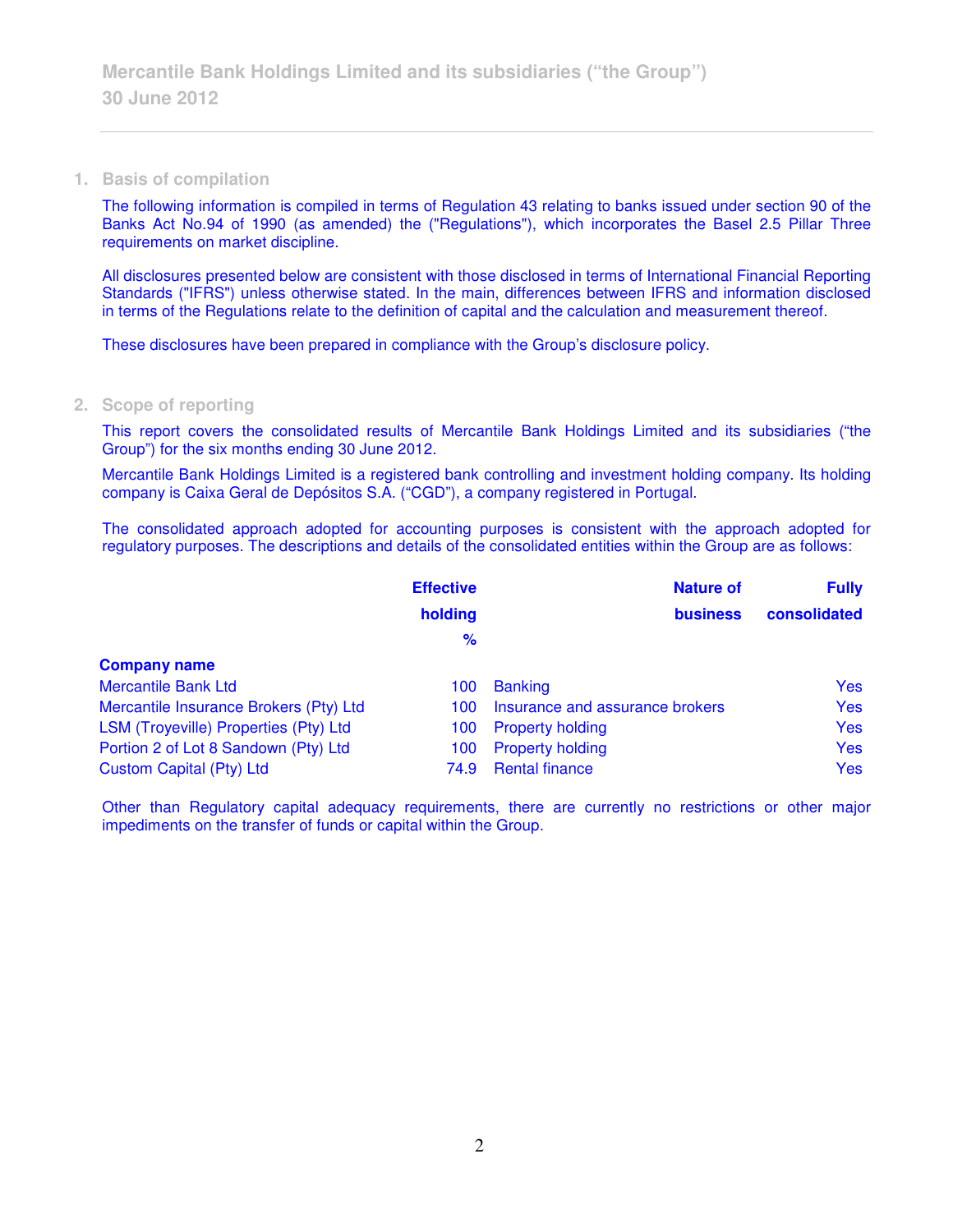- **3. Detailed disclosures**
- **3.1 Credit risk**

The Group has adopted the standardised approach to determine the capital requirement for credit risk on all portfolios. The Group does not intend to migrate to the internal ratings based approach for credit risk in the short-term.

The Group primarily advances funds to unrated counterparties. In the case of exposures to rated counterparties, the process of risk weighting these exposures is in accordance with the requirements of the Bank Regulations.

**Table 3.1.1 Gross credit risk exposures**  As at 30 June 2012

|                                                       | <b>Gross</b><br>exposure | <b>Risk-weighted</b><br>exposure | <b>Total capital</b><br>required (@<br>9.5% |
|-------------------------------------------------------|--------------------------|----------------------------------|---------------------------------------------|
|                                                       | <b>R'000</b>             | <b>R'000</b>                     | <b>R'000</b>                                |
| <b>Portfolios</b>                                     |                          |                                  |                                             |
| <b>Corporate</b>                                      | 1,034,717                | 965,695                          | 91,741                                      |
| of which: Money market funds                          | 390,816                  | 390,816                          | 37,128                                      |
| <b>SME Corporate</b>                                  | 2,229,619                | 1,994,327                        | 189,461                                     |
| <b>Public Sector Entities</b>                         | 8,464                    | 4,232                            | 402                                         |
| <b>Sovereigns</b> (Treasury bills & Government Stock) | 222,622                  |                                  |                                             |
| <b>Banks</b>                                          | 397,710                  | 80,025                           | 7,602                                       |
| <b>Retail</b>                                         | 2,905,498                | 1,793,040                        | 170,339                                     |
| -Residential mortgage advances                        | 978,042                  | 400,902                          | 38,086                                      |
| -Retail revolving credit (Overdrafts & credit cards)  | 62,651                   | 19,851                           | 1,886                                       |
| of which: credit cards                                | 26,578                   | 9,628                            | 915                                         |
| -SME retail                                           | 1,730,229                | 1,274,735                        | 121,100                                     |
| <b>Secured lending</b>                                | 1,345,272                | 1,055,442                        | 100,267                                     |
| <b>Unsecured lending</b>                              | 384,956                  | 219,293                          | 20,833                                      |
| -Retail - other                                       | 134,576                  | 97,552                           | 9,267                                       |
| of which:                                             |                          |                                  |                                             |
| vehicle and asset finance                             | 38,136                   | 28,010                           | 2,661                                       |
| unsecured lending $\epsilon$ = R30 000                | 1,919                    | 1,019                            | 97                                          |
| unsecured lending $>$ R30 000                         | 30,419                   | 24,830                           | 2,359                                       |
| <b>Total</b>                                          | 6,798,630                | 4,837,319                        | 459,545                                     |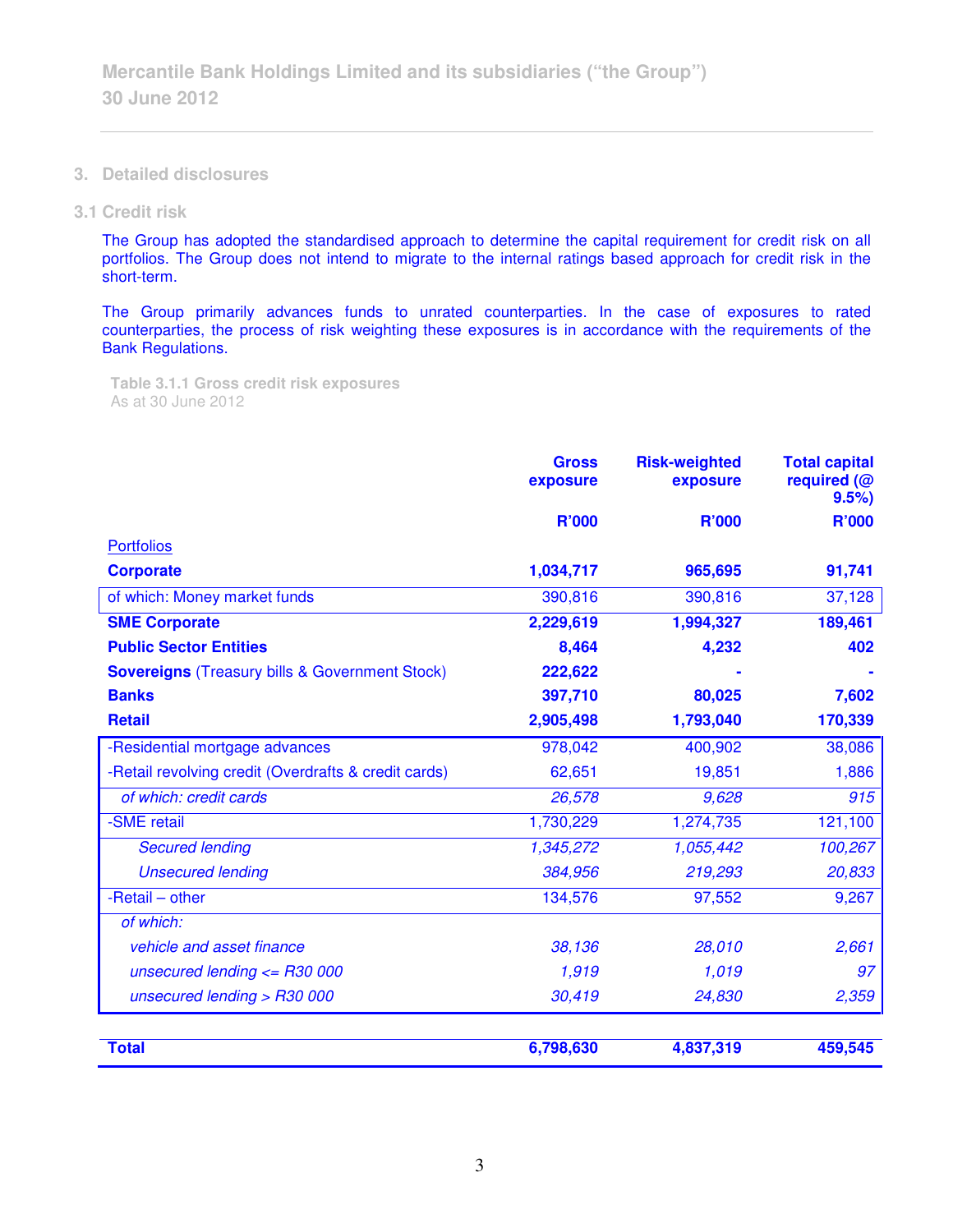**Table 3.1.2 Aggregate credit exposure after set off but before and after credit mitigation techniques**  As at 30 June 2012

|                                                       | <b>Gross credit</b><br>exposure after<br>set off<br><b>R'000</b> | <b>Credit risk</b><br>mitigation (1)<br><b>R'000</b> | <b>Credit exposure</b><br>after risk<br>mitigation<br><b>R'000</b> |
|-------------------------------------------------------|------------------------------------------------------------------|------------------------------------------------------|--------------------------------------------------------------------|
| Major types of credit exposure                        |                                                                  |                                                      |                                                                    |
| <b>Corporate</b>                                      | 1,034,717                                                        | 14,883                                               | 1,019,834                                                          |
| of which: Money market funds                          | 390,816                                                          |                                                      | 390,816                                                            |
| <b>SME Corporate</b>                                  | 2,229,619                                                        | 19,471                                               | 2,210,148                                                          |
| <b>Public Sector Entities</b>                         | 8,464                                                            |                                                      | 8,464                                                              |
| <b>Sovereigns</b> (Treasury bills & Government Stock) | 222,622                                                          |                                                      | 222,622                                                            |
| <b>Banks</b>                                          | 397,710                                                          |                                                      | 397,710                                                            |
| <b>Retail</b>                                         | 2,905,498                                                        | 68,029                                               | 2,837,469                                                          |
| -Residential mortgage advances                        | 978,042                                                          | 9,162                                                | 968,880                                                            |
| -Retail revolving credit (Overdrafts & credit cards)  | 62,651                                                           | 5,684                                                | 56,967                                                             |
| of which: credit cards                                | 26,578                                                           |                                                      | 26,578                                                             |
| -SME retail                                           | 1,730,229                                                        | 43,250                                               | 1,686,979                                                          |
| <b>Secured lending</b>                                | 1,345,272                                                        | 29,305                                               | 1,315,967                                                          |
| <b>Unsecured lending</b>                              | 384,956                                                          | 13,944                                               | 371,012                                                            |
| $-$ Retail $-$ other                                  | 134,576                                                          | 9,933                                                | 124,643                                                            |
| of which:                                             |                                                                  |                                                      |                                                                    |
| vehicle and asset finance                             | 38,136                                                           |                                                      | 38,136                                                             |
| unsecured lending $<=$ R30 000                        | 1,919                                                            | 220                                                  | 1,699                                                              |
| unsecured lending > R30 000                           | 30,419                                                           |                                                      | 30,419                                                             |
| <b>Total</b>                                          | 6,798,630                                                        | 102,383                                              | 6,696,247                                                          |

(1) Only inward bank guarantees and eligible pledged investments and/or liquid funds are taken into account as credit risk mitigation. Inward guarantees are mainly received from CGD. Other forms of credit risk mitigation in the form of collateral are non-qualifying in terms of the Bank Regulations and are commented on below.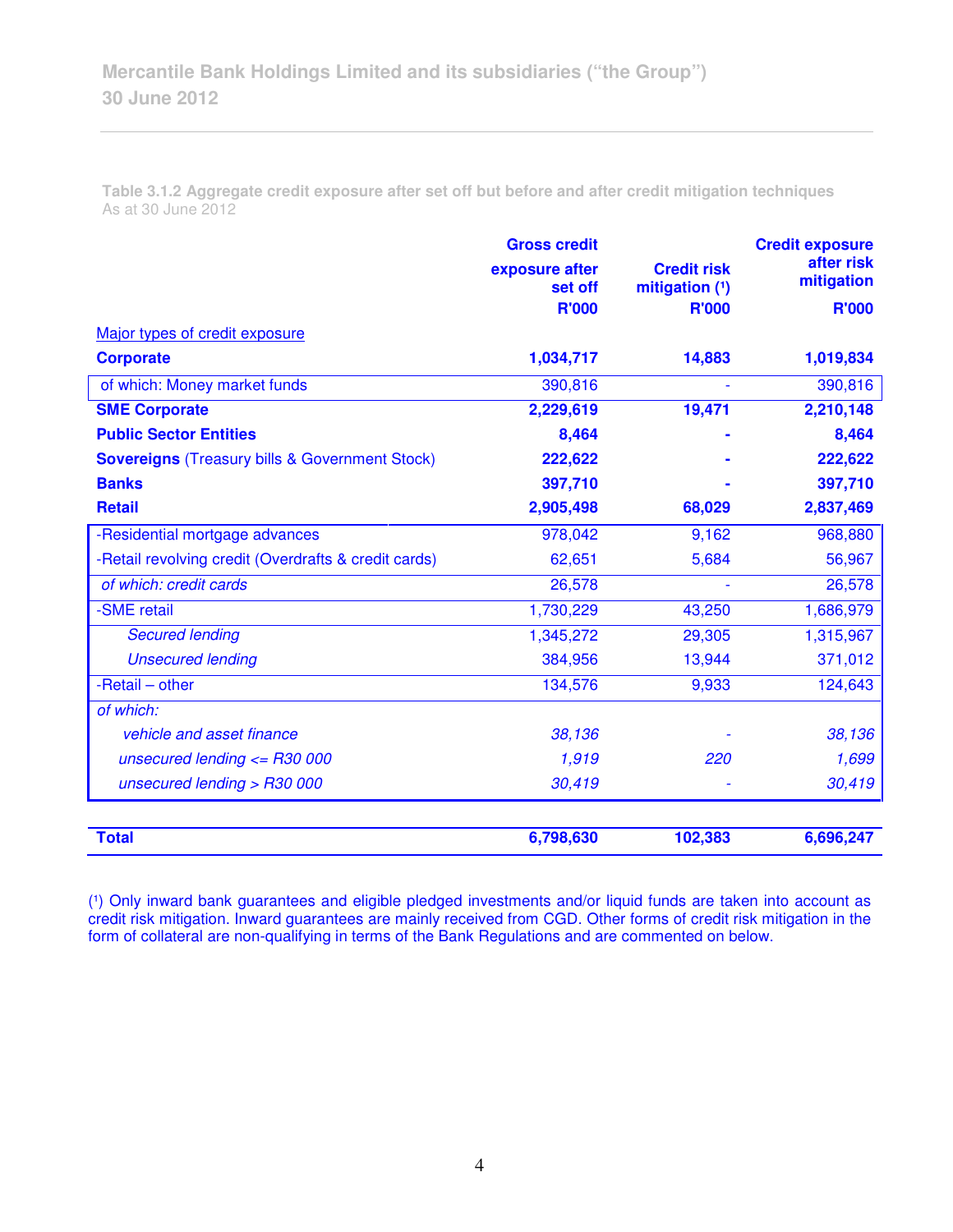**Table 3.1.2 Aggregate credit exposure after set off but before and after credit mitigation techniques (continued)**  As at 30 June 2012

The Group uses on- and off- balance sheet netting to restrict its exposure to credit losses. When a client maintains both debit and credit balances with the Group and the Group enters into a netting agreement in respect of the relevant loans and deposits with the said counterparty, the Group may regard the exposure as a collateralised exposure in accordance with Regulation 23 of the Bank Regulations. As at 30 June 2012, the Group did not recognise any netting arrangements to reduce its credit risk exposures for capital adequacy requirements.

**Policies and processes for collateral valuation and management** 

Dependent upon the risk profile of the customer, the risk inherent in the product offering and the track record/payment history of the client, varying types and levels of security are taken to reduce credit related risks. These include inter alia pledges of investments, mortgage and notarial bonds, guarantees and cession of debtors. Various levels of security value are attached to the different categories of security taken. The value of the security is reviewed regularly and the Group does not have any material concentration risk in respect of collateral used to reduce credit risk. Clean or unsecured lending will only be considered for financially strong borrowers.

**Table 3.1.3 Geographical distribution of credit exposure**  As at 30 June 2012

|                              | On balance<br>sheet exposure<br><b>R'000</b> | <b>Off balance</b><br>sheet exposure<br><b>R'000</b> | <b>Derivative</b><br><b>instruments</b><br><b>R'000</b> | <b>Total</b><br><b>R'000</b> |
|------------------------------|----------------------------------------------|------------------------------------------------------|---------------------------------------------------------|------------------------------|
| <b>Geographical area</b>     |                                              |                                                      |                                                         |                              |
| <b>South Africa</b>          | 5,940,245                                    | 815,922                                              | 11,454                                                  | 6,767,621                    |
| Other                        | 31,009                                       |                                                      |                                                         | 31,009                       |
| - Africa (excl South Africa) | 1.430                                        |                                                      |                                                         | 1,430                        |
| - Asia                       | 1,095                                        |                                                      |                                                         | 1,095                        |
| - Australia                  | 706                                          |                                                      |                                                         | 706                          |
| - Europe - CGD               | 4,040                                        |                                                      |                                                         | 4,040                        |
| - Other institutions         | 12,047                                       |                                                      |                                                         | 12,047                       |
| - North America              | 11,691                                       |                                                      |                                                         | 11,691                       |
| <b>Total</b>                 | 5,971,254                                    | 815,922                                              | 11,454                                                  | 6,798,630                    |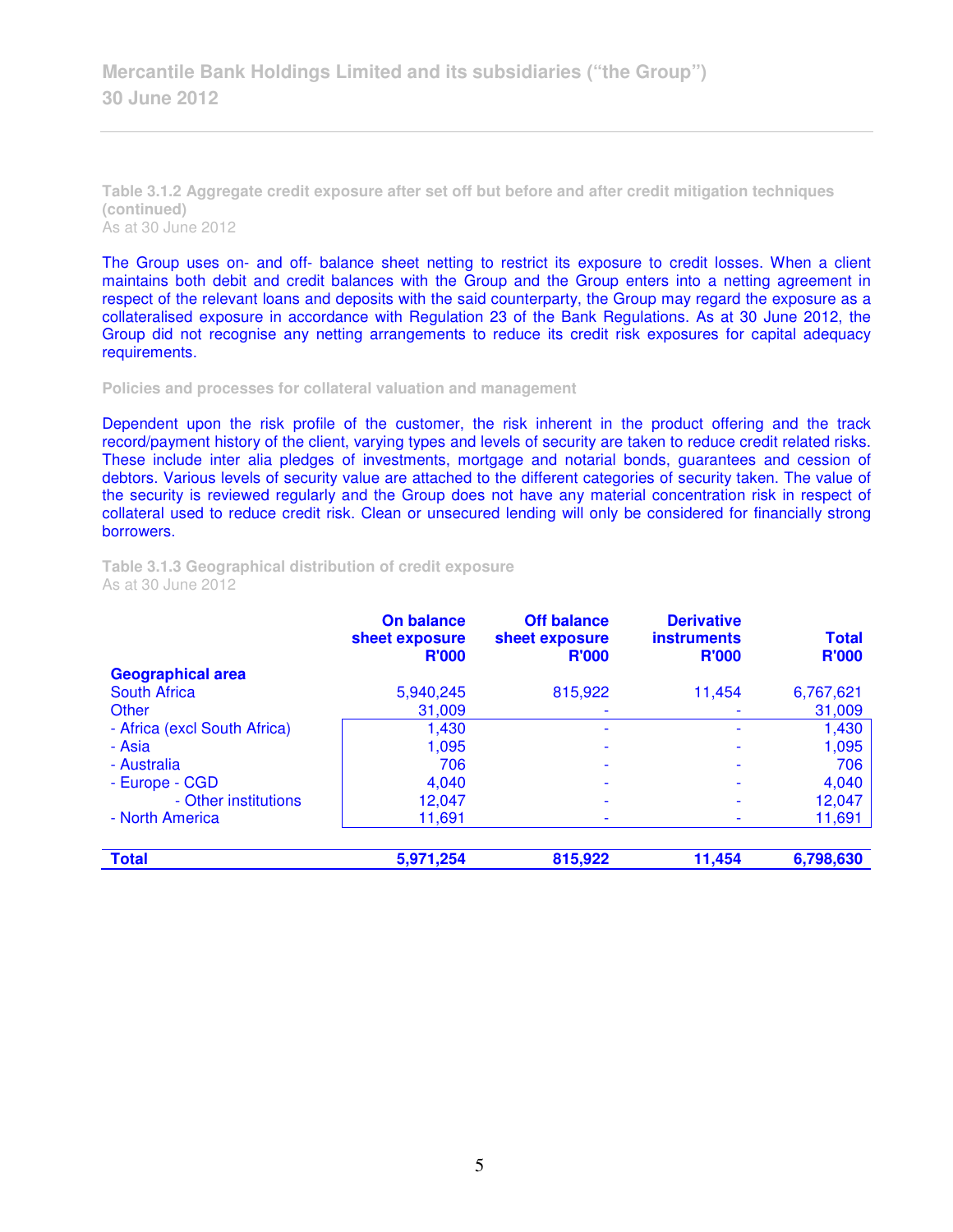|                                     | <b>On balance</b><br>sheet exposure | <b>Off balance</b><br>sheet exposure | <b>Derivative</b><br><b>instruments</b> | <b>Total</b> |
|-------------------------------------|-------------------------------------|--------------------------------------|-----------------------------------------|--------------|
|                                     | <b>R'000</b>                        | <b>R'000</b>                         | <b>R'000</b>                            | <b>R'000</b> |
| <b>Industry sector</b>              |                                     |                                      |                                         |              |
| Agriculture, hunting, forestry      |                                     |                                      |                                         |              |
| and fishing                         | 153,222                             | 18,345                               | 93                                      | 171,660      |
| Mining and quarrying                | 272,167                             | 49,356                               | 59                                      | 321,582      |
| Manufacturing                       | 685,023                             | 79,107                               | 669                                     | 764,799      |
| Electricity, gas and water supply   | 18,235                              | 115                                  | 77                                      | 18,427       |
| Construction                        | 289,981                             | 29,620                               | 225                                     | 319,826      |
| Wholesale and retail trade,         |                                     |                                      |                                         |              |
| repair of specified items, hotels   |                                     |                                      |                                         |              |
| and restaurants                     | 836,204                             | 260,524                              | 3,924                                   | 1,100,652    |
| Transport, storage and              |                                     |                                      |                                         |              |
| communication                       | 75,342                              | 17,161                               | 15                                      | 92,518       |
| <b>Financial intermediation and</b> |                                     |                                      |                                         |              |
| insurance                           | 1,294,548                           | 34,711                               | 5,262                                   | 1,334,521    |
| <b>Real estate</b>                  | 826,155                             | 78,259                               |                                         | 904,421      |
| <b>Business services</b>            | 192,775                             | 8,492                                |                                         | 201,267      |
| Community, social and personal      |                                     |                                      |                                         |              |
| <b>services</b>                     | 67,868                              | 4,367                                | 1,063                                   | 73,298       |
| <b>Private households</b>           | 373,664                             | 36,116                               |                                         | 409,780      |
| <b>Other</b>                        | 886,069                             | 199,749                              | 61                                      | 1,085,879    |
| <b>Total</b>                        | 5,971,253                           | 815,922                              | 11,455                                  | 6,798,630    |

**Table 3.1.4 Analyses of credit exposure based on industry sector**  As at 30 June 2012

**Table 3.1.5 Derivatives exposing the bank to counterparty credit risk**  As at 30 June 2012

|                                        | <b>Total derivative</b><br><b>instruments</b><br><b>R'000</b> | <b>Maximum</b><br>counterparty<br>credit<br>exposure<br><b>R'000</b> |
|----------------------------------------|---------------------------------------------------------------|----------------------------------------------------------------------|
| <b>Counterparty credit risk</b>        |                                                               |                                                                      |
| <b>Total Notional Principal amount</b> | 521,975                                                       | 665,883                                                              |
| Gross replacement cost                 | 6,234                                                         | 16,550                                                               |
| Net replacement cost                   | 6,234                                                         | 16,550                                                               |
| Gross potential future exposure add-on | 5,220                                                         | 6,659                                                                |
| Net potential future exposure add-on   | 5,220                                                         | 6,659                                                                |
| Adjusted exposure amount               | 11,454                                                        | 23,209                                                               |
| Risk weighted exposure                 | 7,875                                                         | 9,716                                                                |

Derivative exposures are only incurred with Mercantile clients that are of sound financial standing.

These derivative risks are done on a back-to-back basis with the five major banks in South Africa. No concentration risk exists and no additional capital has been allocated.

The derivative exposure is currently margined to the extent of R3.4 million at June 2012 and no variation in margin is required in the event of credit rating changes for the Bank.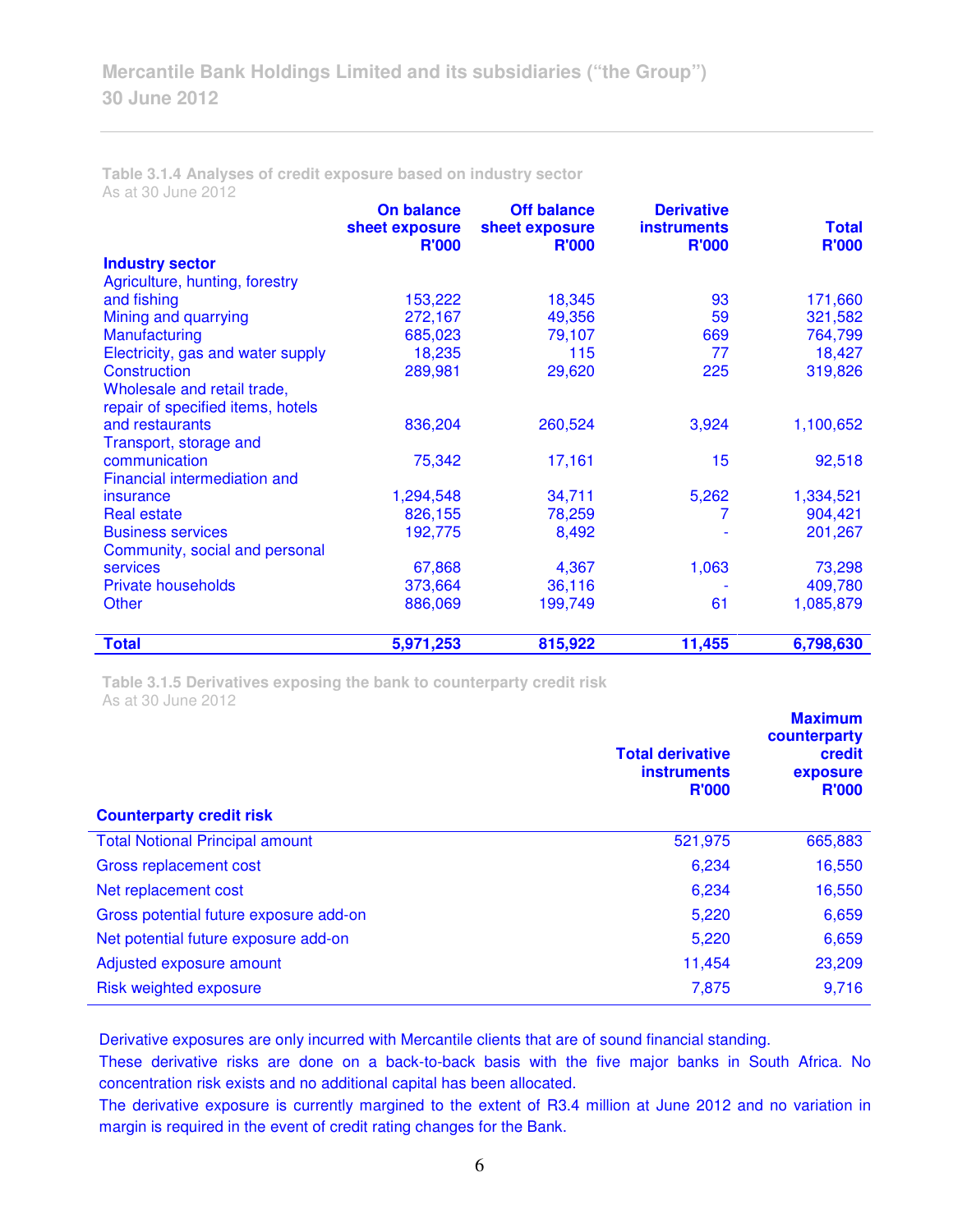**Table 3.1.6 Daily average gross credit exposure**  For the six months ending 30 June 2012

|                                                                      | <b>Average gross</b><br>credit<br>exposure |
|----------------------------------------------------------------------|--------------------------------------------|
|                                                                      | <b>R'000</b>                               |
| Summary of on-balance sheet and off-balance sheet credit<br>exposure |                                            |
| <b>Asset class</b>                                                   |                                            |
| <b>Liquid assets</b>                                                 | 1,160,119                                  |
| Cash and cash equivalents - Rand denominated                         | 743,960                                    |
| Cash and cash equivalents - Foreign currency denominated             | 202,737                                    |
| <b>Negotiable securities</b>                                         | 213,422                                    |
| <b>Gross loans and other advances</b>                                | 4,825,542                                  |
| <b>Current accounts</b>                                              | 1,022,148                                  |
| <b>Credit card</b>                                                   | 21,258                                     |
| Mortgage loans                                                       | 2,263,625                                  |
| Instalment sales and leases                                          | 534,644                                    |
| Other advances                                                       | 983,867                                    |
| <b>Gross other assets</b>                                            | 103,187                                    |
| <b>Investments</b>                                                   | 90,644                                     |
| Derivative financial assets                                          | 12,543                                     |
| <b>On-balance sheet exposure</b>                                     | 6,088,848                                  |
|                                                                      |                                            |
| <b>Guarantees</b>                                                    | 330,442                                    |
| Letters of credit                                                    | 21,969                                     |
| <b>Committed undrawn facilities</b>                                  | 99,208                                     |
| Revocable overdraft facilities                                       | 420,131                                    |
| <b>Operating lease commitment</b>                                    | 11,202                                     |
| <b>Off-balance sheet exposure</b>                                    | 882,952                                    |
| <b>Total gross credit exposure</b>                                   | 6,971,800                                  |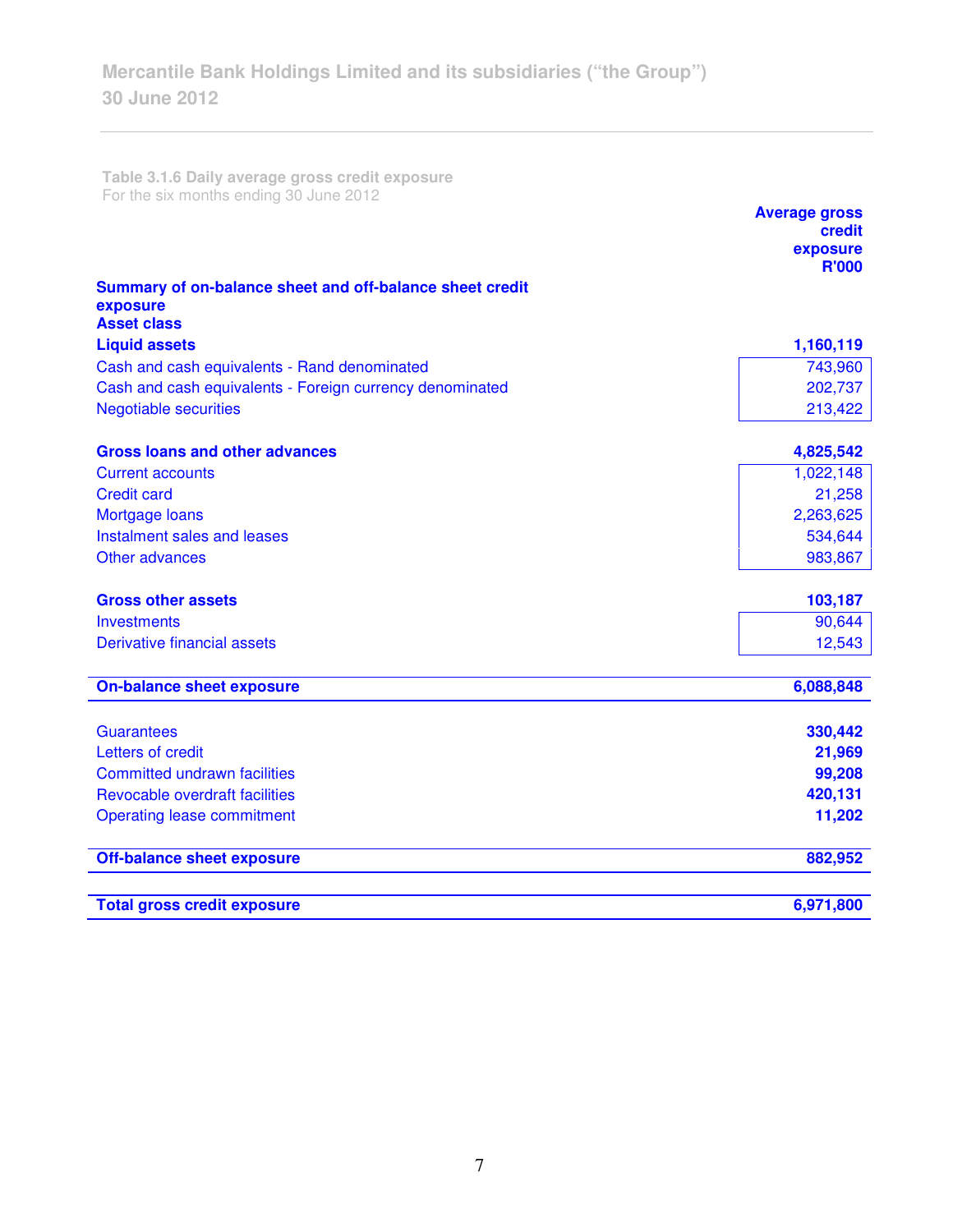**Table 3.1.7 Impairments of loans and advances per geographical area**  As at 30 June 2012

### **Impaired and past due loans and advances by geographical area**

|                                                 | <b>South</b><br><b>Africa</b><br><b>Gross amount</b><br><b>R'000</b> | <b>Other</b><br><b>Gross amount</b><br>R'000 |
|-------------------------------------------------|----------------------------------------------------------------------|----------------------------------------------|
| <b>Individually impaired loans and advances</b> | 234,788                                                              |                                              |
| <b>Impairments for credit losses</b>            |                                                                      |                                              |
| Portfolio impairments                           | 4,718                                                                | ۰                                            |
| <b>Specific impairments</b>                     | 80,200                                                               |                                              |
|                                                 | 84,918                                                               |                                              |
|                                                 |                                                                      |                                              |

#### **Past due loans and advances**

**Category age analysis of loans and advances that are past due but not individually impaired** 

| Past due for:       | $1 - 30$ days<br><b>R'000</b> | $31 - 60$ days<br><b>R'000</b> | 61 -90 days<br><b>R'000</b> | <b>Total</b><br><b>gross</b><br>amount<br><b>R'000</b> |
|---------------------|-------------------------------|--------------------------------|-----------------------------|--------------------------------------------------------|
| <b>South Africa</b> | 34.454                        | 5,553                          | 19,534                      | 59,541                                                 |
| <b>Other</b>        | $\mathbf{r}$                  | $\blacksquare$                 | $\blacksquare$              | $\blacksquare$                                         |

A financial asset is past due when the counterparty has failed to make a payment when contractually due and is based on appropriate rules and assumptions per product type. An impairment loss is recognised if there is objective evidence that a financial asset or group of financial assets is impaired. Impaired exposure relates to assets that are individually determined to be impaired at reporting date.

**Table 3.1.8 Reconciliation of changes in specific and portfolio impairments**  For the six months ending 30 June 2012

## **Impairments for credit losses**

| <b>Reconciliation of credit impairment balances</b>           | <b>Portfolio</b><br><b>impairment</b><br><b>R'000</b> | <b>Specific</b><br><b>impairment</b><br><b>R'000</b> | <b>Total</b><br><b>R'000</b> |
|---------------------------------------------------------------|-------------------------------------------------------|------------------------------------------------------|------------------------------|
| Credit impairments: balance at the beginning<br>of the period | 4,399                                                 | 72,151                                               | 76,550                       |
| <b>Movements for the period:</b>                              |                                                       |                                                      |                              |
| <b>Credit losses written-off</b>                              | $\overline{\phantom{a}}$                              | (8,035)                                              | (8,035)                      |
| Net impairments raised                                        | 319                                                   | 16,084                                               | 16,403                       |
| Credit impairments: balance at the end of the                 |                                                       |                                                      |                              |
| period                                                        | 4.718                                                 | 80,200                                               | 84,918                       |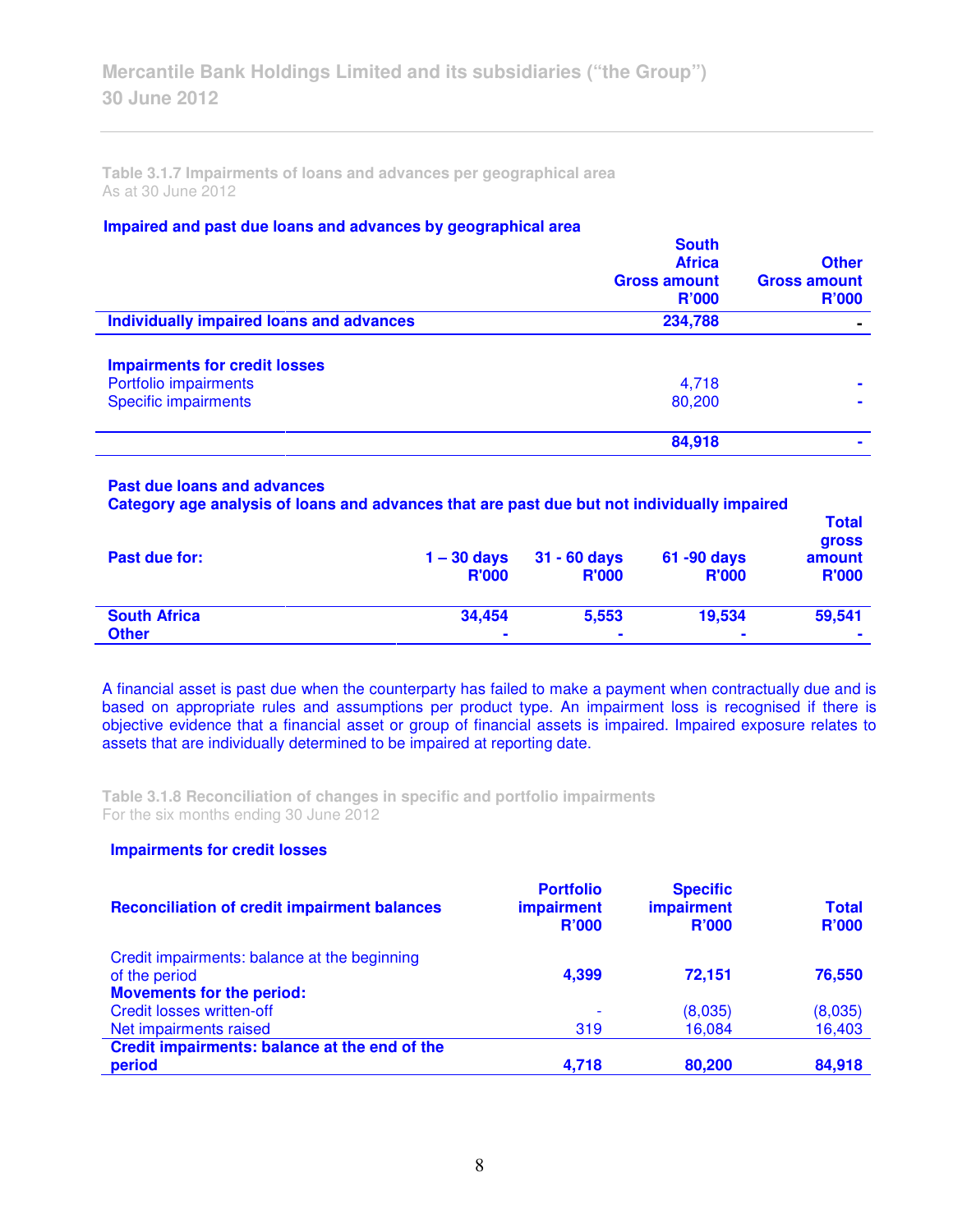**Table 3.1.9 Write-offs and recoveries reflected in the statement of comprehensive income**  For the six months ending 30 June 2012

|                                                                                                | <b>South Africa</b> |
|------------------------------------------------------------------------------------------------|---------------------|
|                                                                                                | <b>R'000</b>        |
| Net charge for credit losses in statement of comprehensive income<br>Movements for the period: |                     |
| <b>Bad debts recovered</b>                                                                     | (219)               |
| Net impairments raised                                                                         | 16,403              |
| Amounts directly written off to other comprehensive income                                     | 566                 |
| <b>Net charge for credit losses</b>                                                            | 16,750              |

**Table 3.1.10 Credit portfolio maturity analysis**  As at 30 June 2012

|                                                                               | <b>Money</b><br><b>Market and</b><br><b>Current</b><br>accounts<br><b>R'000</b> | <b>Credit</b><br>cards<br><b>R'000</b> | <b>Mortgage</b><br><b>loans</b><br><b>R'000</b> | <b>Instalment</b><br>sales and<br><b>leases</b><br><b>R'000</b> | <b>Other</b><br>advances<br><b>R'000</b> | <b>Total</b><br><b>Advances</b><br><b>R'000</b> |
|-------------------------------------------------------------------------------|---------------------------------------------------------------------------------|----------------------------------------|-------------------------------------------------|-----------------------------------------------------------------|------------------------------------------|-------------------------------------------------|
| Maturing up to one<br>month                                                   | 2,012,969                                                                       | 20,700                                 | 248                                             | 2,477                                                           | 19,714                                   | 2,056,108                                       |
| <b>Maturing between</b><br>one and three<br>months<br><b>Maturing between</b> |                                                                                 |                                        | 40                                              | 4,336                                                           | 1,753                                    | 6,129                                           |
| three and six<br>months<br><b>Maturing between</b><br>six months and one      |                                                                                 |                                        | 24,224                                          | 8,309                                                           | 3,667                                    | 36,200                                          |
| year<br><b>Maturing after one</b>                                             |                                                                                 |                                        | 1,047                                           | 13,771                                                          | 12,319                                   | 27,137                                          |
| year                                                                          |                                                                                 | $\blacksquare$                         | 2,181,811                                       | 567,297                                                         | 943,312                                  | 3,692,420                                       |
|                                                                               | 2,012,969                                                                       | 20,700                                 | 2,207,370                                       | 596,190                                                         | 980,765                                  | 5,817,994                                       |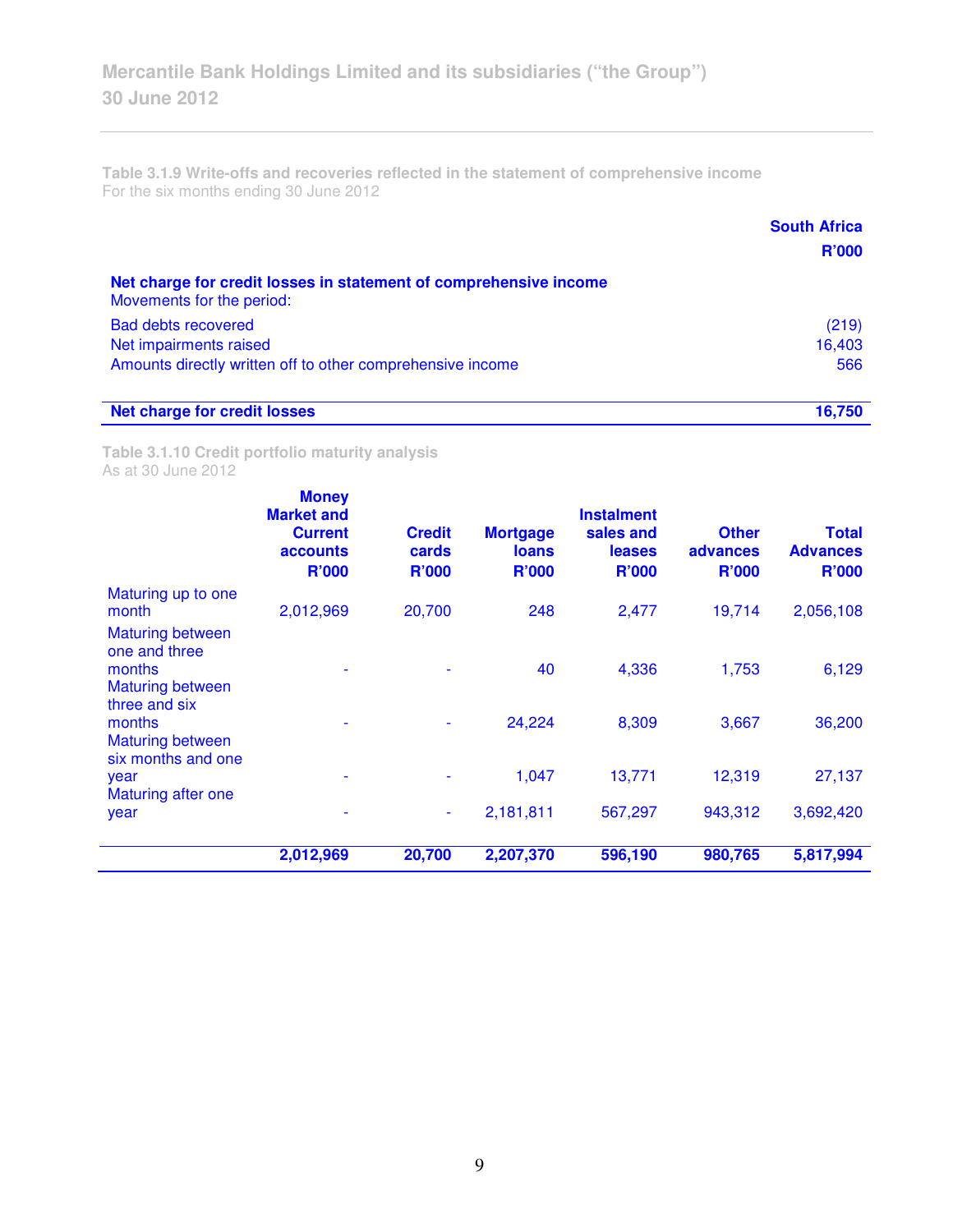## **3.2 Operational risk**

The Group currently holds R88.1 million in operational risk capital in terms of the standardised approach for the calculation of this capital (based on a capital requirement of 9.5%).

**3.3 Market risk** 

The portfolios that are subject to market risk are foreign exchange and interest rate contracts for which the Group currently holds R10.7 million in market risk capital in terms of the standardised approach for the calculation of this capital (based on a capital requirement of 9.5%).

# **3.4 Equity positions**

Investments consist of unlisted and listed equity investments and have been designated either as available-forsale and at fair value through profit and loss.

**Table 3.4.1 Equity investments**  As at 30 June 2012

|                    | <b>Type</b>   | <b>Carrying</b><br>amount<br><b>R'000</b> | <b>Fair value</b><br><b>R'000</b> | <b>Capital</b><br>requirement (@<br>9.5%<br><b>R'000</b> |
|--------------------|---------------|-------------------------------------------|-----------------------------------|----------------------------------------------------------|
| <b>Investments</b> |               |                                           |                                   |                                                          |
| <b>Listed</b>      | <b>Shares</b> | 22,360                                    | 22,360                            | 2,219                                                    |
| <b>Unlisted</b>    | <b>Shares</b> | 44,303                                    | 44,303                            | 4,209                                                    |
|                    |               | 67,663                                    | 67,663                            | 6,428                                                    |

**Table 3.4.2 Realised and unrealised gains on equity investments**  For the six months ending 30 June 2012

|                                                                      | <b>Total</b><br><b>R'000</b> |
|----------------------------------------------------------------------|------------------------------|
| Realised gains and losses in profit and loss for the period          |                              |
| Listed<br><b>Unlisted</b>                                            | 277<br>2,483                 |
|                                                                      |                              |
|                                                                      | 2,760                        |
| Unrealised cumulative gains and losses recognised directly in equity |                              |
| Listed                                                               | 23,394                       |
| <b>Unlisted</b>                                                      | 4,217                        |
|                                                                      | 27,611                       |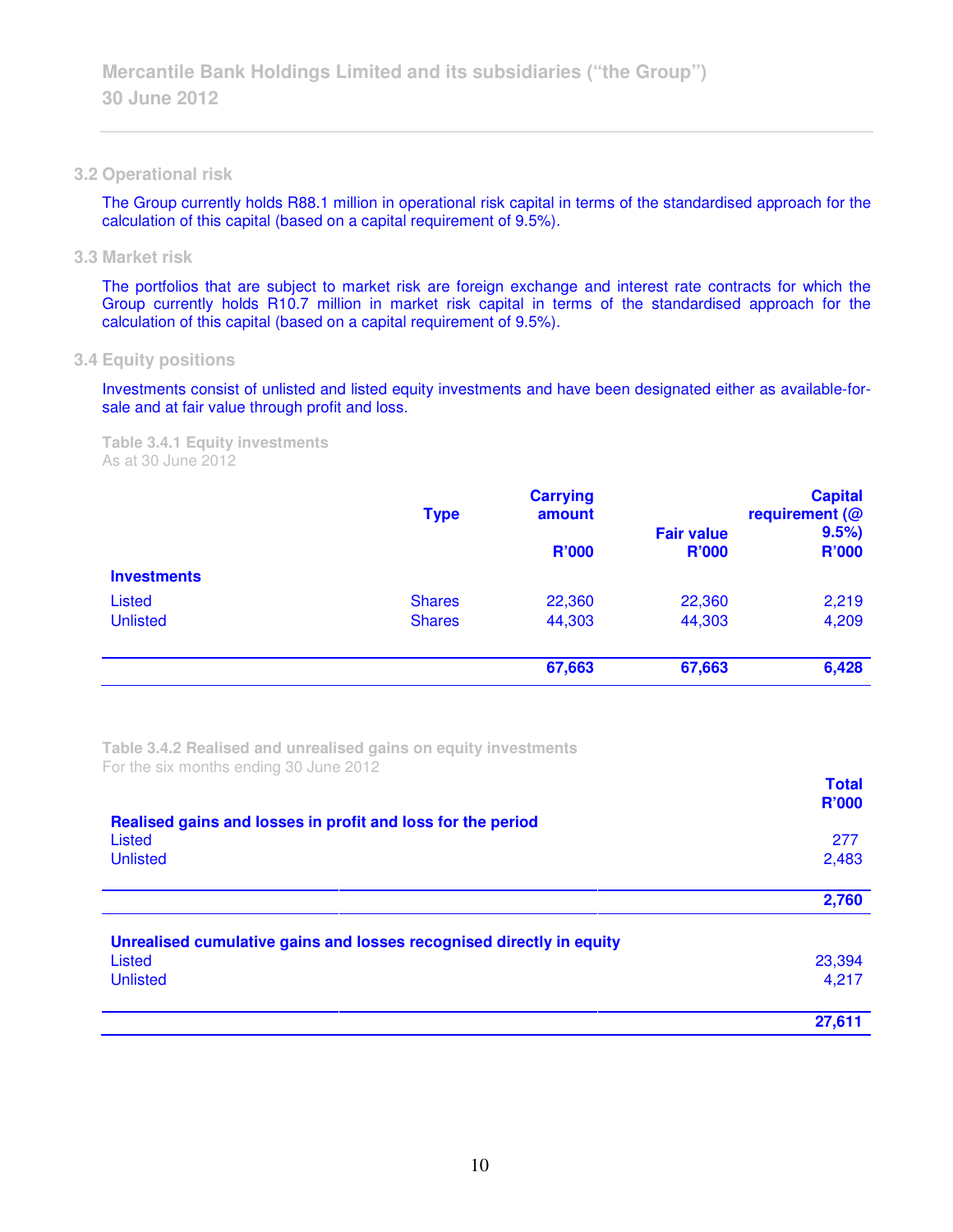**3.5 Liquidity risk** 

The table below summarises assets and liabilities of the Group into relevant maturity groupings, based on the remaining period to the contractual maturity at reporting date:

**Table 3.5 Liquidity maturity analyses**  As at 30 June 2012

|                                          | <b>Assets</b><br><b>R'000</b> | <b>Liabilities</b><br><b>R'000</b> | <b>Total</b><br>mismatch<br>R'000 |
|------------------------------------------|-------------------------------|------------------------------------|-----------------------------------|
| Maturing up to one month                 | 2,280,715                     | 2,986,752                          | (706, 037)                        |
| Maturing between one and three months    | 46,980                        | 645,241                            | (598, 261)                        |
| Maturing between three and six months    | 183,622                       | 415,869                            | (232, 247)                        |
| Maturing between six months and one year | 45.296                        | 486,531                            | (441, 235)                        |
| Maturing after one year                  | 3,711,237                     | 412,906                            | 3,298,331                         |
| Non-contractual                          | 313,788                       | 55,887                             | 257,901                           |
|                                          | 6,581,638                     | 5,003,186                          | 1,578,452                         |

**3.6 Interest rate risk** 

 **Interest rate sensitivity analyses** 

For regulatory purposes, the assessment and measurement of interest rate risk is based on the accumulated impact of interest rate sensitive instruments resulting from a parallel movement of plus or minus 200 basis points on the yield curve.

In addition, the impact on equity and profit and loss resulting from a change in interest rates is calculated monthly based on management's forecast of the most likely change in interest rates.

The table below reflects the Group's annual net interest income sensitivity for a 200 basis point increase or decrease in interest rates, while all other variables remain constant. The impact is mainly attributable to the Group's exposure to interest rates on its capital position and lending and borrowings in the banking book.

**Table 3.6 Net interest income sensitivity**  As at 30 June 2012

|                                                     | Impact on<br>economic<br>value of equity<br><b>R'000</b> | Impact on net<br>interest income<br>for twelve<br>months<br><b>R'000</b> |
|-----------------------------------------------------|----------------------------------------------------------|--------------------------------------------------------------------------|
| Net interest income sensitivity of a parallel shock |                                                          |                                                                          |
| Interest rate increase (200bps increase)            | 34,680                                                   | 34,680                                                                   |
| Interest rate decrease (200bps decrease)            | (31, 404)                                                | (31, 404)                                                                |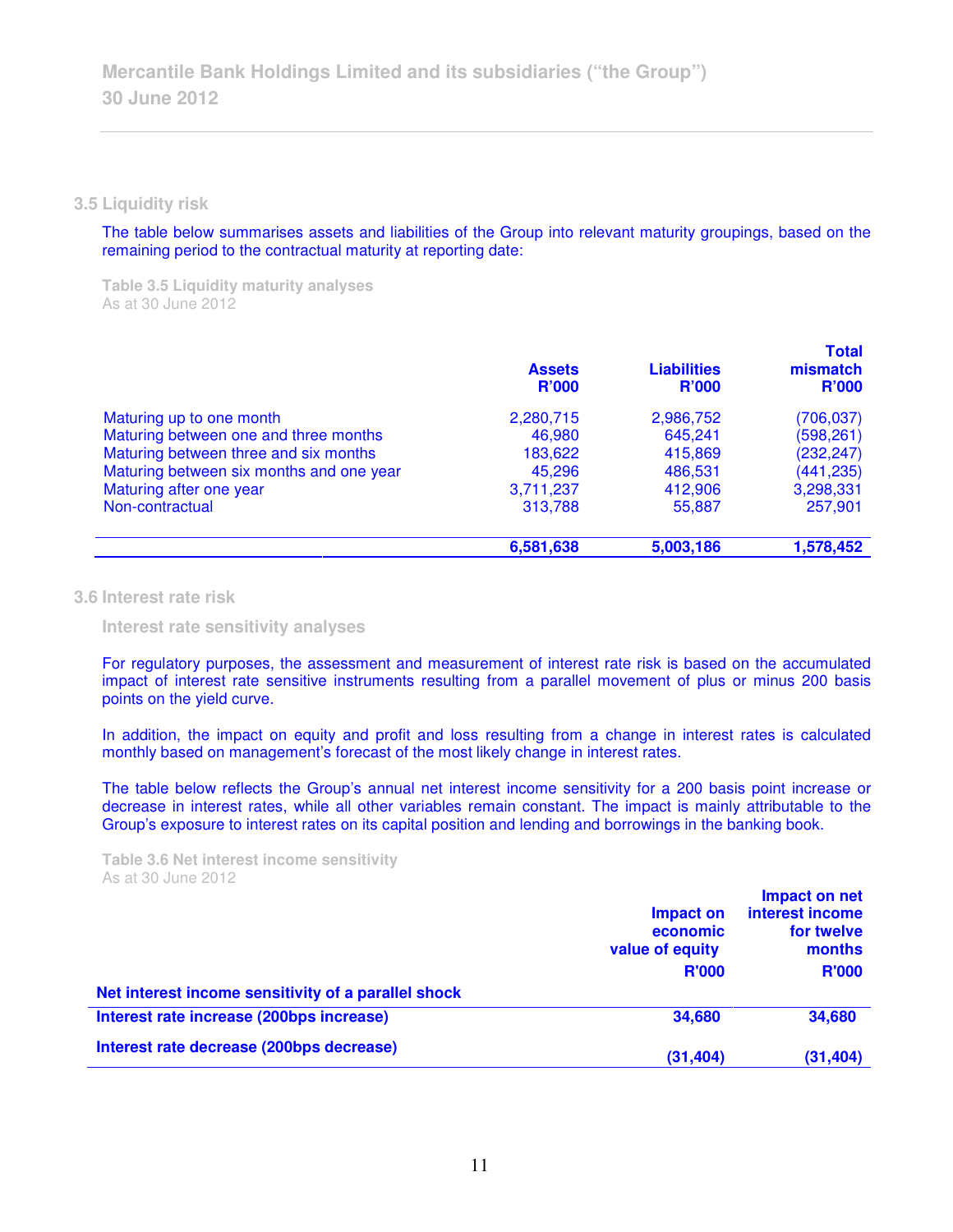# **3.7 Capital management**

**Table 3.7.1 Capital structure and regulatory capital adequacy**  As at 30 June 2012

|                              | <b>Mercantile Bank</b><br><b>Holdings</b><br><b>Limited</b><br><b>Group</b> | <b>Mercantile</b><br><b>Bank Limited</b><br><b>Company</b> |
|------------------------------|-----------------------------------------------------------------------------|------------------------------------------------------------|
| <b>Primary share capital</b> | <b>R'000</b>                                                                | <b>R'000</b>                                               |

# **Qualifying primary capital and reserve funds and deductions**

| <b>Issued primary share capital</b>                                                                                | 39,455     | 124,969    |
|--------------------------------------------------------------------------------------------------------------------|------------|------------|
| <b>Ordinary shares</b>                                                                                             | 39,455     | 124,969    |
|                                                                                                                    |            |            |
| <b>Primary unimpaired reserve funds (1)</b>                                                                        | 1,451,030  | 1,553,559  |
| Share premium                                                                                                      | 998,762    | 1,358,330  |
| <b>Retained earnings</b>                                                                                           | 376,272    | 128,389    |
| Current year appropriated profits                                                                                  | 64,730     | 54,609     |
| <b>General reserve</b>                                                                                             | 7,478      | 12,231     |
| Other capital reserve funds                                                                                        | 3,788      |            |
| Total primary share capital and unimpaired reserve funds,<br>before deductions, specified approved amounts and non |            |            |
| qualifying amounts                                                                                                 | 1,490,485  | 1,678,528  |
| <b>Non-controlling interests</b>                                                                                   | (404)      | (404)      |
| Deductions against primary share capital and primary                                                               |            |            |
| unimpaired reserve funds                                                                                           | (200, 219) | (372, 587) |
| Intangible assets - computer software                                                                              | (200, 219) | (200, 219) |
| Qualifying capital instruments held in banks                                                                       |            | (172, 368) |
|                                                                                                                    |            |            |
| Net qualifying primary share capital and reserve funds                                                             | 1,289,862  | 1,305,537  |
| Qualifying secondary capital and reserve funds                                                                     |            |            |
| <b>Secondary unimpaired reserve funds</b>                                                                          | 34,944     | 3,761      |
| <b>Revaluation surplus</b>                                                                                         | 31,217     | 34         |
| General allowance for credit impairment, after deferred tax                                                        | 3,727      | 3,727      |
|                                                                                                                    |            |            |
| Net qualifying secondary capital and reserve funds                                                                 | 34,944     | 3,761      |
| Aggregate amount of qualifying primary and secondary capital                                                       |            |            |
| and reserve funds                                                                                                  | 1,324,806  | 1,309,298  |
| <b>Capital adequacy ratio</b>                                                                                      | 21.42%     | 21.55%     |
| <b>Primary capital</b>                                                                                             | 20.86%     | 21.49%     |
| <b>Secondary capital</b>                                                                                           | 0.56%      |            |

**(1)** The primary unimpaired reserve funds are reported post the R172 million share buyback of minorities in Mercantile Bank Holdings Limited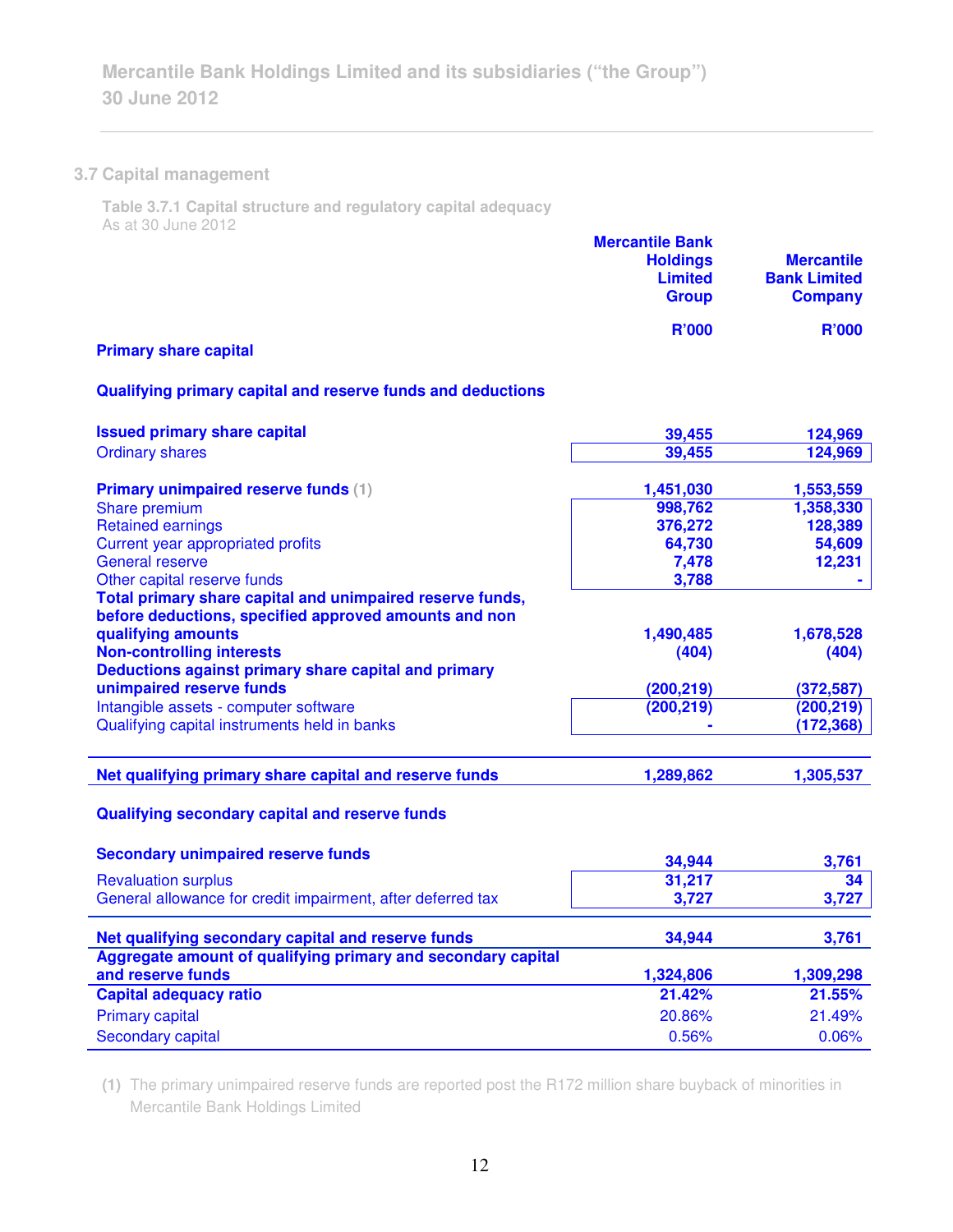|              | <b>Mercantile Bank Holdings</b><br><b>Limited</b><br><b>Group</b> |                                         | <b>Mercantile Bank</b><br><b>Limited</b><br><b>Company</b> |                                         |
|--------------|-------------------------------------------------------------------|-----------------------------------------|------------------------------------------------------------|-----------------------------------------|
|              | <b>Total risk</b><br>weighted<br>exposure                         | <b>Minimum</b><br>regulatory<br>capital | <b>Total risk</b><br>weighted<br>exposure                  | <b>Minimum</b><br>regulatory<br>capital |
|              | <b>R'000</b>                                                      | <b>R'000</b>                            | <b>R'000</b>                                               | <b>R'000</b>                            |
| <b>Total</b> | 6,184,438                                                         | 587,522                                 | 6,076,851                                                  | 577,301                                 |

**Table 3.7.2 Total risk weighted exposure and required regulatory capital**  As at 30 June 2012

The Group has documented its Internal Capital Adequacy Assessment Process ("ICAAP"), which was approved by the Board of Directors. Various direct, indirect and associated risks faced by the bank were evaluated as well as mitigating controls that are in place.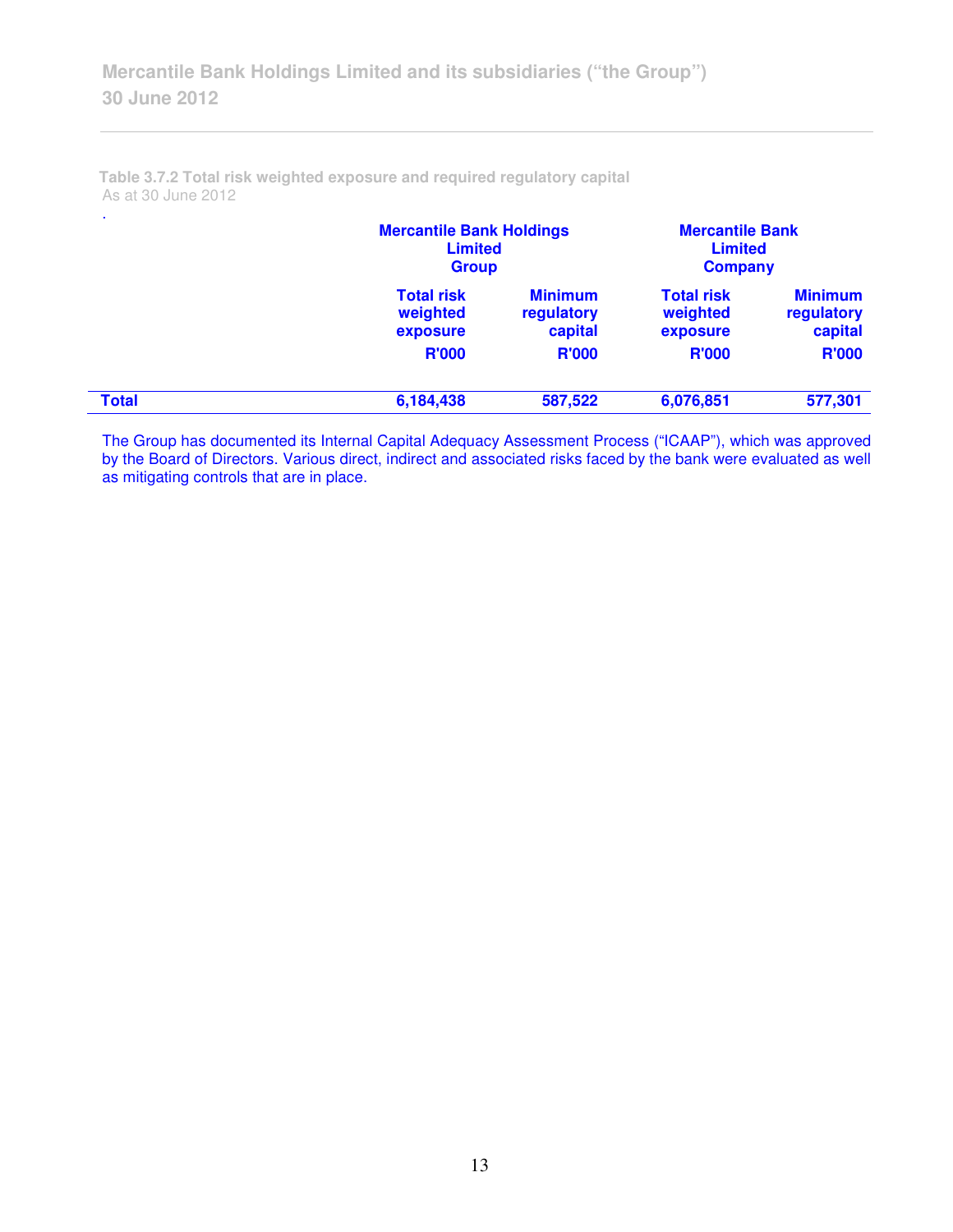# **4. Financial performance and financial position**

# **STATEMENT OF FINANCIAL POSITION**

|                                            |             |               | 30 June          | 30 June          | <b>31 December</b> |
|--------------------------------------------|-------------|---------------|------------------|------------------|--------------------|
|                                            |             |               | 2012             | 2011             | 2011               |
|                                            | <b>Note</b> | <b>Change</b> | <b>Unaudited</b> | <b>Unaudited</b> | <b>Audited</b>     |
|                                            |             | $\frac{9}{6}$ | <b>R'000</b>     | <b>R'000</b>     | <b>R'000</b>       |
| <b>ASSETS</b>                              |             |               |                  |                  |                    |
| Intangible assets                          |             |               | 200,219          | 215,270          | 216,086            |
| Property and equipment                     |             |               | 130,018          | 121,736          | 129,568            |
| Goodwill                                   |             |               |                  |                  | 49,932             |
| <b>Tax</b>                                 |             |               | 110              | 224              |                    |
| Other accounts receivable                  |             |               | 79,762           | 54,607           | 87,434             |
| <b>Other investments</b>                   |             |               | 67,663           | 39,799           | 63,789             |
| Deferred tax assets                        |             |               | 806              | 40,963           | 17,737             |
| Loans and advances                         |             | 27.2          | 4,975,053        | 3,912,125        | 4,489,863          |
| Derivative financial instruments           |             |               | 7,249            | 14,859           | 15,657             |
| <b>Negotiable securities</b>               |             |               | 222,622          | 235,569          | 192,588            |
| Cash and cash equivalents                  | 1           | (34.4)        | 898,136          | 1,369,277        | 952,621            |
| <b>Total assets</b>                        |             | 9.6           | 6,581,638        | 6,004,429        | 6,215,275          |
|                                            |             |               |                  |                  |                    |
| <b>EQUITY AND LIABILITIES</b>              |             |               |                  |                  |                    |
| <b>Total equity attributable to equity</b> |             |               |                  |                  |                    |
| holders of the parent                      |             |               | 1,578,050        | 1,593,897        | 1,678,774          |
| Share capital and share premium            | 2           |               | 1,038,217        | 1,202,840        | 1,202,948          |
| Share-based payments reserve               |             |               |                  | 1,662            |                    |
| Property revaluation reserve               |             |               | 62,433           | 54,547           | 62,433             |
| Available-for-sale reserve                 |             |               | 25,938           | 12,478           | 21,291             |
| Capital redemption reserve fund            |             |               | 3,788            | 3,788            | 3,788              |
| <b>General reserve</b>                     |             |               | 7,478            | 7,478            | 7,478              |
| <b>Retained earnings</b>                   |             |               | 440,196          | 311,104          | 380,836            |
| <b>Non-controlling interests</b>           |             |               | 404              | (476)            | (3, 185)           |
| <b>Total equity</b>                        |             |               | 1,578,454        | 1,593,421        | 1,675,589          |
|                                            |             |               |                  |                  |                    |
| <b>Liabilities</b>                         |             |               | 5,003,184        | 4,411,008        | 4,539,686          |
| Deferred tax liabilities                   |             |               | 24,497           | 21,344           | 27,066             |
| <b>Deposits</b>                            |             | 5.3           | 4,451,332        | 4,227,427        | 4,251,543          |
| Long-term funding                          | 3           |               | 388,008          |                  |                    |
| Derivative financial instruments           |             |               | 9,678            | 7,974            | 17,130             |
| Provisions and other liabilities           |             |               | 48,519           | 37,423           | 50,191             |
| Other accounts payable                     |             |               | 79,186           | 116,840          | 192,836            |
| Tax                                        |             |               | 1,964            |                  | 920                |
|                                            |             |               |                  |                  |                    |
| <b>Total equity and liabilities</b>        |             | 9.6           | 6,581,638        | 6,004,429        | 6,215,275          |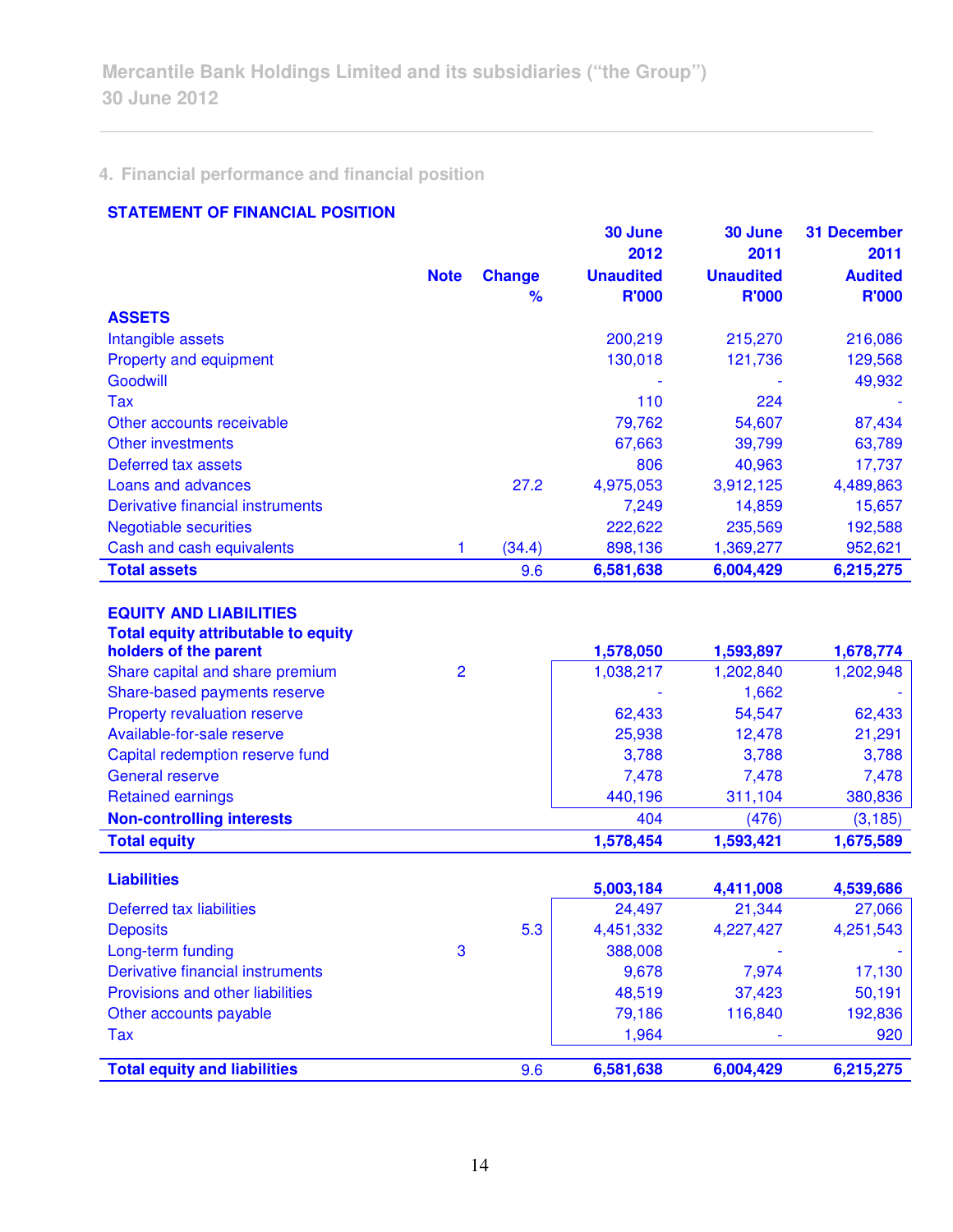# **4. Financial performance and financial position (continued)**

# **STATEMENT OF INCOME**

|                                                                                              | <b>Note</b> | <b>Change</b><br>% | <b>Six months</b><br>ended<br>30 June<br>2012<br><b>R'000</b><br><b>Unaudited</b> | <b>Six months</b><br>ended<br>30 June<br>2011<br><b>R'000</b><br><b>Unaudited</b> | 12 months<br>ended<br><b>31 December</b><br>2011<br><b>R'000</b><br><b>Audited</b> |
|----------------------------------------------------------------------------------------------|-------------|--------------------|-----------------------------------------------------------------------------------|-----------------------------------------------------------------------------------|------------------------------------------------------------------------------------|
| Interest income                                                                              |             |                    | 249,670                                                                           | 215,547                                                                           | 447,227                                                                            |
| Interest expense<br><b>Net interest income</b>                                               |             | 24.1               | (96, 318)<br>153,352                                                              | (91, 971)<br>123,576                                                              | (181, 246)<br>265,981                                                              |
| Net (charge for) credit losses                                                               | 4           |                    | (16, 750)                                                                         | (5,566)                                                                           | (11, 618)                                                                          |
| Net interest income after credit losses                                                      |             |                    | 136,602                                                                           | 118,010                                                                           | 254,363                                                                            |
| Net gain on disposal of available-for-sale                                                   |             |                    |                                                                                   |                                                                                   |                                                                                    |
| investments                                                                                  |             |                    | 278                                                                               |                                                                                   |                                                                                    |
| Net non-interest income                                                                      |             | 18.3               | 101,338                                                                           | 85,630                                                                            | 185,324                                                                            |
| Non-interest income                                                                          |             |                    | 162,977                                                                           | 144,492                                                                           | 309,976                                                                            |
| Fee and commission expenditure                                                               |             |                    | (61, 639)                                                                         | (58, 862)                                                                         | (124, 652)                                                                         |
| Gains on remeasurement to fair value on                                                      |             |                    |                                                                                   |                                                                                   |                                                                                    |
| unlisted investments                                                                         | 5           |                    |                                                                                   | 26,329                                                                            | 39,849                                                                             |
| Net interest and non-interest income                                                         |             |                    | 238,218                                                                           | 229,969                                                                           | 479,536                                                                            |
| <b>Operating expenditure</b>                                                                 |             | 4.2                | (160, 816)                                                                        | (154, 367)                                                                        | (315, 839)                                                                         |
| <b>Profit before tax</b>                                                                     |             | 2.4                | 77,402                                                                            | 75,602                                                                            | 163,697                                                                            |
| <b>Tax</b>                                                                                   |             |                    | (21, 427)                                                                         | (22, 203)                                                                         | (45,002)                                                                           |
| <b>Profit after tax from continuing operations</b><br>Net profit after tax from discontinued |             | 4.8                | 55,975                                                                            | 53,399                                                                            | 118,695                                                                            |
| operations                                                                                   | 6           |                    | 8,759                                                                             |                                                                                   | 10,416                                                                             |
| <b>Profit after tax</b>                                                                      |             | 21.2               | 64,734                                                                            | 53,399                                                                            | 129,111                                                                            |
| Profit after tax attributable to:                                                            |             |                    |                                                                                   |                                                                                   |                                                                                    |
| <b>Equity holders of the parent:</b>                                                         |             | 11.7               | 60,167                                                                            | 53,875                                                                            | 123,598                                                                            |
| From continuing operations                                                                   |             |                    | 55,574                                                                            | 53,875                                                                            | 119,500                                                                            |
| From discontinued operations                                                                 |             |                    | 4,593                                                                             |                                                                                   | 4,098                                                                              |
| <b>Non-controlling interests</b>                                                             |             |                    | 4,567                                                                             | (476)                                                                             | 5,513                                                                              |
| From continuing operations                                                                   |             |                    | 401                                                                               | (476)                                                                             | (805)                                                                              |
| From discontinued operations                                                                 |             |                    | 4,166                                                                             |                                                                                   | 6,318                                                                              |
|                                                                                              |             |                    | 64,734                                                                            | 53,399                                                                            | 129,111                                                                            |
|                                                                                              |             |                    |                                                                                   |                                                                                   |                                                                                    |

# **Explanatory notes**

1. Cash and cash equivalents were partly utilised to fund the high growth in loans and advances.

2. On 22 May 2012, the Company bought out minority shareholders and proceeded to de-list from the Johannesburg Stock Exchange. As a result, the Group is now 100% owned by CGD.